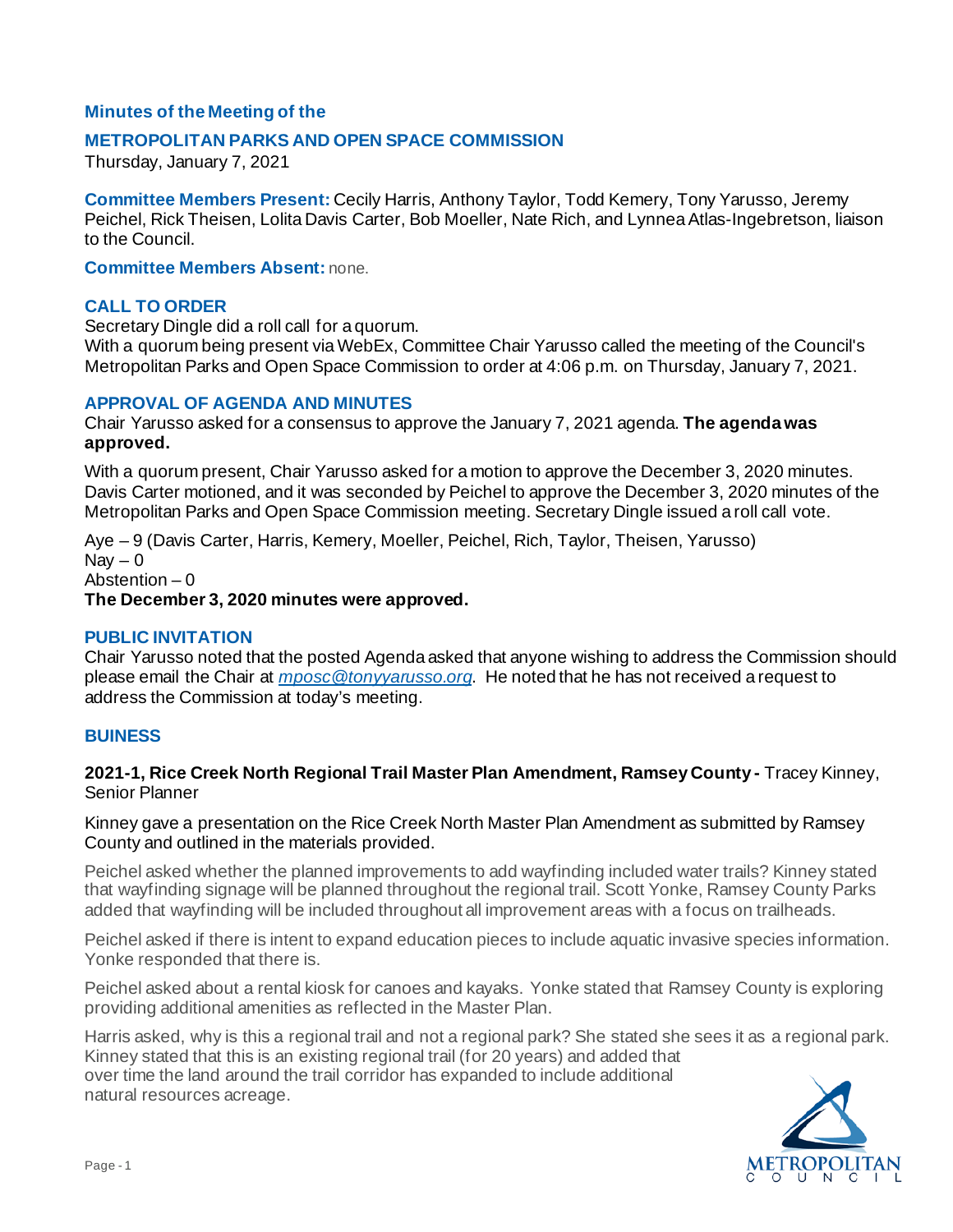Mullin added that Commissioner Harris has asked about this question before with similar trails. One big shift he's seen is promoting the development of amenities along trails as a way to draw a wider array of folks to the regional trails. He feels the Commission should discuss this topic further at a future meeting.

Harris asked whether there is anything the Commission can do about the long period of time it will take before this regional trail can expand as discussed in the future proposed acquisition area? Kinney stated that Ramsey County has a long-term acquisition strategy for this future expansion, and they are comfortable with the idea that they would need to submit a future system addition request to make this happen.

Harris asked about having a shuttle for canoes and bikes. Yonke, stated this is a great question and those are things they plan to explore in the future. Mullin added that the Commission will have the water trail discussion as identified in our 2021 Workplan and there will be an opportunity to discuss further.

Moeller asked about the ammunition plant, how much of the regional trail runs through the property. Kinney stated that a good portion of the future trail will run through this area and it will ultimately include building 189.

Moeller asked if there is concern about contamination? Yonke stated the area of building 189 is clean and added that the area acquired in 2019 was remediated. There are remaining sections of the army training site are still contaminated, but once acquired, there will be remediation done.

Chair Yarusso stated at one point in the distant past, the army had an even larger parcel of land. Parts of it have been sold off, including some to the County.

Chair Yarusso asked, regarding the water trail aspect, is the implementing agency taking over any role in water quality or is that still the responsibility of the Watershed District? Yonke stated that Ramsey County works closely with the District and has a regular coordinated maintenance work with them. They also partner with the Watershed on rehabilitation projects. Ultimately though, the creek is still under the Watershed's domain.

Kemery stated he is encouraged by the ADA planning that has been done and asked if consideration is being made to ADA accessibility to access points of the water trail? He also asked if picnic areas and bathrooms are ADA accessible? Kinney noted that the master plan does state that they are implementing a transition plan for ADA accessibility. Yonke stated they do focus on ADA on every aspect of design within their entire park system.

Chair Yarusso asked about plans for Bus Rapid Transit (on hold now) and if there are any plans for transit to this area. Kinney stated there are comments in the staff report that refer to changes due to COVID. She noted that there are other comments regarding possible additional routes in the future.

It was motioned by Peichel and seconded by Kemery to recommend the Metropolitan Council:

- 1. Approve the Ramsey County Rice Creek North Regional Trail Master Plan without the proposed boundary adjustment and proposed acquisitions.
- 2. Advise Ramsey County that the proposed boundary adjustment and associated 2,407.24-acre acquisition should be submitted to the Metropolitan Council as a system additions request in the next Regional Parks Policy Plan update, currently estimated for 2024.
- 3. Require that Ramsey County, prior to initiating any new development of the regional trail corridor, send preliminary plans to the Environmental Services Assistant Manager at the Metropolitan Council's Environmental Services Division.
- 4. Advise the County to implement the advisory comments regarding Transportation as described in this report.

Taylor asked about equity engagement and if there are any additional comments around access. He also asked about programing (and lack thereof). Kinney stated that the engagement work was done in 2018/2019. She noted that Ramsey County has a big push to do equity engagement. Yonke discussed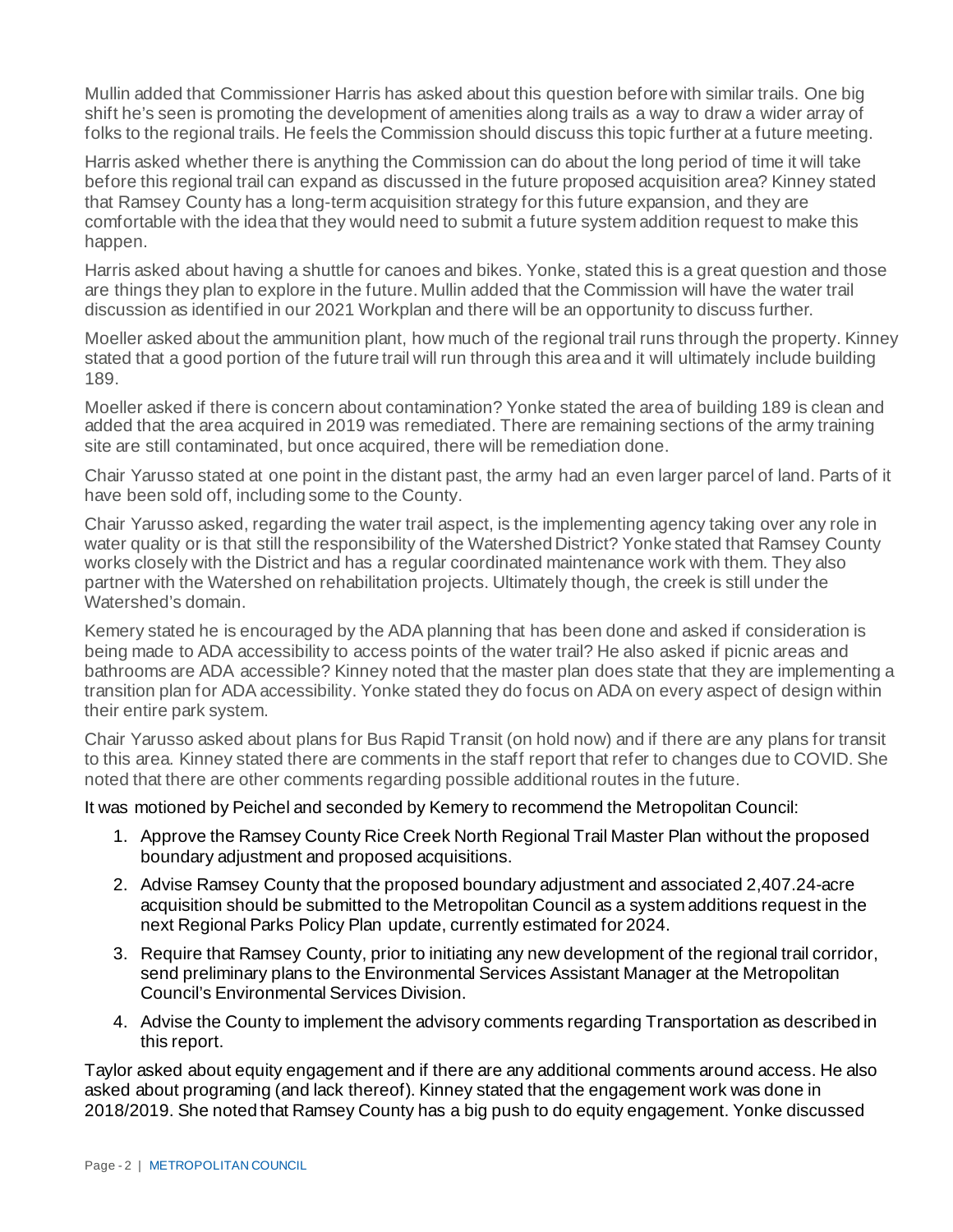programming and stated this is a key area that they are looking at expanding in the future. This interest come up during their engagement work.

Taylor stated that he feels that public comments related to programming have been really strong. He is looking for a commitment from Ramsey County on this area.

Atlas-Ingebretson asked staff to coordinate with the DNR regarding parks and trails legacy funds to be utilized for innovation of design, programming and access equitably. She added that she would like to see that we don't just meet ADA standards but that we exceed expectations.

With no further discussion, Chair Yarusso called for a vote. Secretary Dingle issued a roll call vote.

Aye – 9 (Carter, Harris, Kemery, Peichel, Moeller, Rich, Taylor, Theisen, Yarusso) Nav  $-0$ Abstention – 0 **The motion was approved.**

### **2021-2, Regional Parks System Competitive Equity Grant Program, 2021 Notice of Funding Availability** - Jessica Lee, Senior Planner

Lee gave a presentation on the Regional Parks System Competitive Equity Grant Program 2021 Notice of Funding Availability as outlined in the materials provided.

Rich asked, why is there a 'floor' of \$20,000 on the grants. Lee stated this is due to the administrative burden of managing lots of small grants. Chair Yarusso added that last year we discussed wanting agencies to think bigger.

Moeller stated he is very excited with this program but asked why the Metropolitan Council is not included as an eligible recipient. Lee stated that staff have decided against this due to the source of the funds. She said the Council remains committed to working closely with the implementing agencies on their equity work.

Moeller asked, if there were to be a region-wide marketing plan, wouldn't that be helpful? Lee stated that the Council can help, but an implementing agency would need to take the lead on this.

Peichel asked how many agencies have decade old transition plans? Lee stated there are two.

Peichel asked about the Council's role in this program. Lee stated our plan is to report on implementation progress every 6 months.

Atlas-Ingebretson stated we can ask staff and the Council to explore a joint marketing scheme to look at region-wide marketing around regional parks. She feels there are funds outside this grant money. Mullin stated we've just begun a systemwide Marketing study, and told the Commission that it would be kept informed.

Atlas-Ingebretson suggested some type of vote for Commissioners to record their support for this. Mullin stated, we can do that.

Harris noted she does grant writing and recommended against allowing extensions. She also asked about evaluation criteria regarding capacity, buildings, and prioritization. She asked about grant terms and if reporting is required. Lee responded that we are following the Metropolitan Council's terms on extensions for grants. Regarding capacity, she stated we are trying to be flexible. She added that a final report is required.

It was motioned by Theisen and seconded by Harris to recommend that the Metropolitan Council authorize the 2021 Regional Parks System Competitive Equity Grant Program Notice of Funding Availability attached to the staff report.

With no further discussion, Chair Yarusso called for a vote. Secretary Dingle issued a roll call vote.

Aye – 9 (Carter, Harris, Kemery, Peichel, Moeller, Rich, Taylor, Theisen, Yarusso)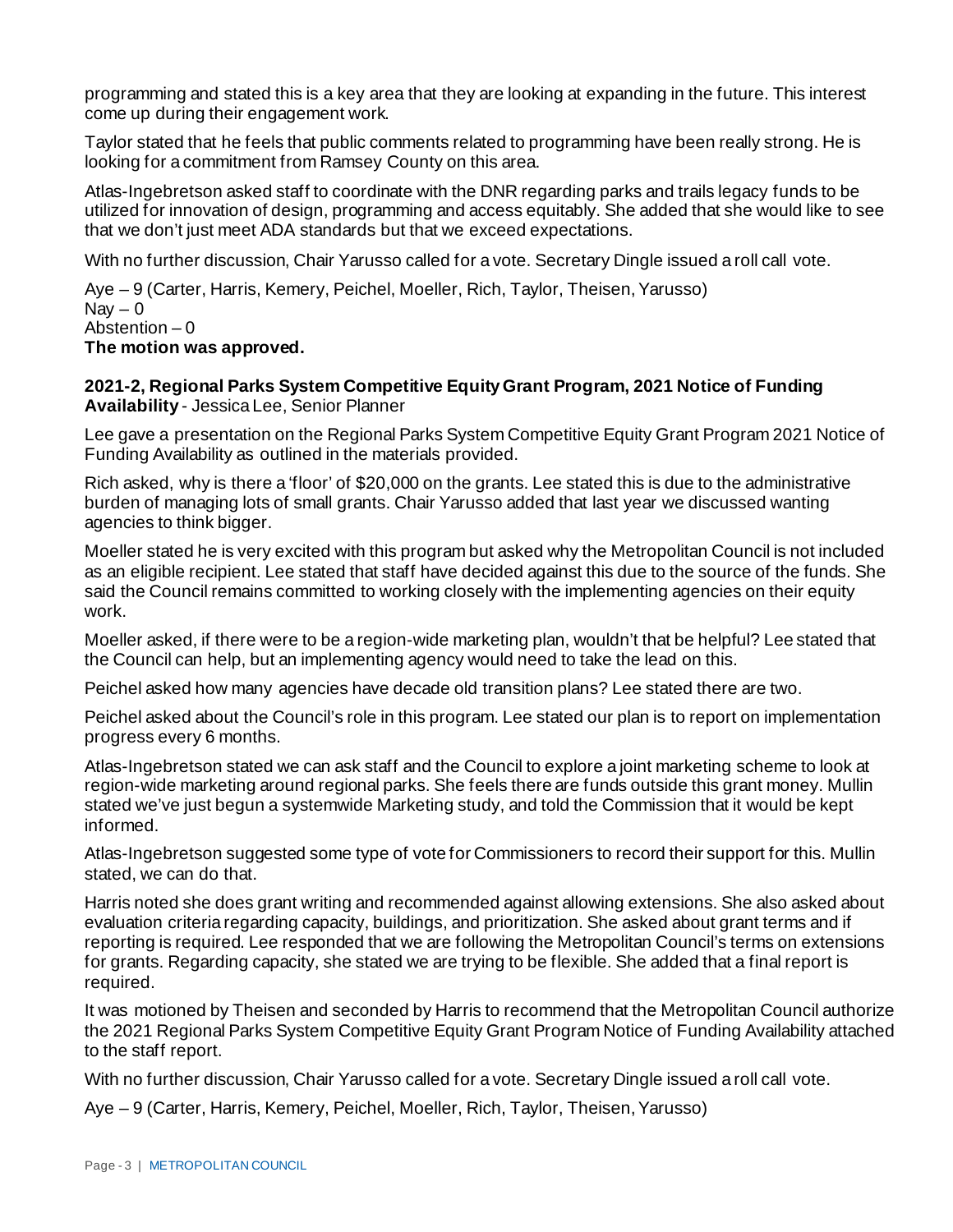#### $Nav - 0$ Abstention  $-0$ **The motion was approved.**

### **INFORMATION**

**Parks and Trails Legacy Project Equity Highlights – Part 2: 5 agencies each have 5 minutes to present 2 slides each. 5 minutes for questions** - Jessica Lee, Senior Planner and Amanda Lovelee, Outreach Coordinator

Lee gave a presentation on the Regional Park System FY2022/2023 Parks and Trails Legacy Fund project overview and equity highlights as outlined in the materials provided (Part II) and noted we will hear from 5 agencies today. Presentations began as follows:

Ramsey County: Scott Yonke discussed their six projects outlined in the presentation provided. He highlighted programing planned within Ramsey County Parks.

Atlas-Ingebretson asked, is Casa Esperanza the only outreach and who are the targeted audiences? Kris, Lencowski, Ramsey County stated Casa Esperanza was just one example. She noted that Ramsey County has not done programing in the past. The outreach is geared towards racial equity and she stated that they have a higher than average participation of persons of color. She noted they do partner with other organizations, i.e., Take Aim at Summer Fun.

Atlas-Ingebretson stated as we talk about proportional engagement, we continually see under representation of people of color.

Carver County: Marty Walsh discussed their six projects outlined in the presentation provided. Sam Pertz discussed the equity highlight – access, youth, and lower income communities.

Atlas-Ingebretson asked, how many people were engaged and what did that look like? Sam Pertz provided examples of work they've done with youth. He discussed connections made with youth organizations and schools, and adult programming for the future (not a lot now of opportunities now).

City of Bloomington: Renae Clark discussed their four projects outlined in the presentation. She highlighted Bush Lake Fishing Piers at Hyland-Bush-Anderson Lakes Regional Park.

Kemery commended Bloomington on adding canoeing/kayaking.

Dakota County: Jeff Bransford discussed their three projects outlined in the presentation. He highlighted the Dakota County Parks Outreach and Engagement Coordinator position.

Atlas-Ingebretson commended Dakota County on their work.

Minneapolis Parks and Recreation Board: Adam Arvidson discussed their six projects outlined in the presentation. He highlighted North Mississippi Regional Park.

Lee thanked all of the implementing agency staff for their presentations.

## **REPORTS**

**Chair:** Chair Yarusso stated the application deadline for the open Commissioner appointments has been extended until the end of January.

Chair Yarusso reported that the Water Trails and also park like amenities are upcoming topics to be discussed at future meetings.

Chair Yarusso noted that once new Commissioners are seated, we will have a workshop to discuss equity.

**Commissioners:** None